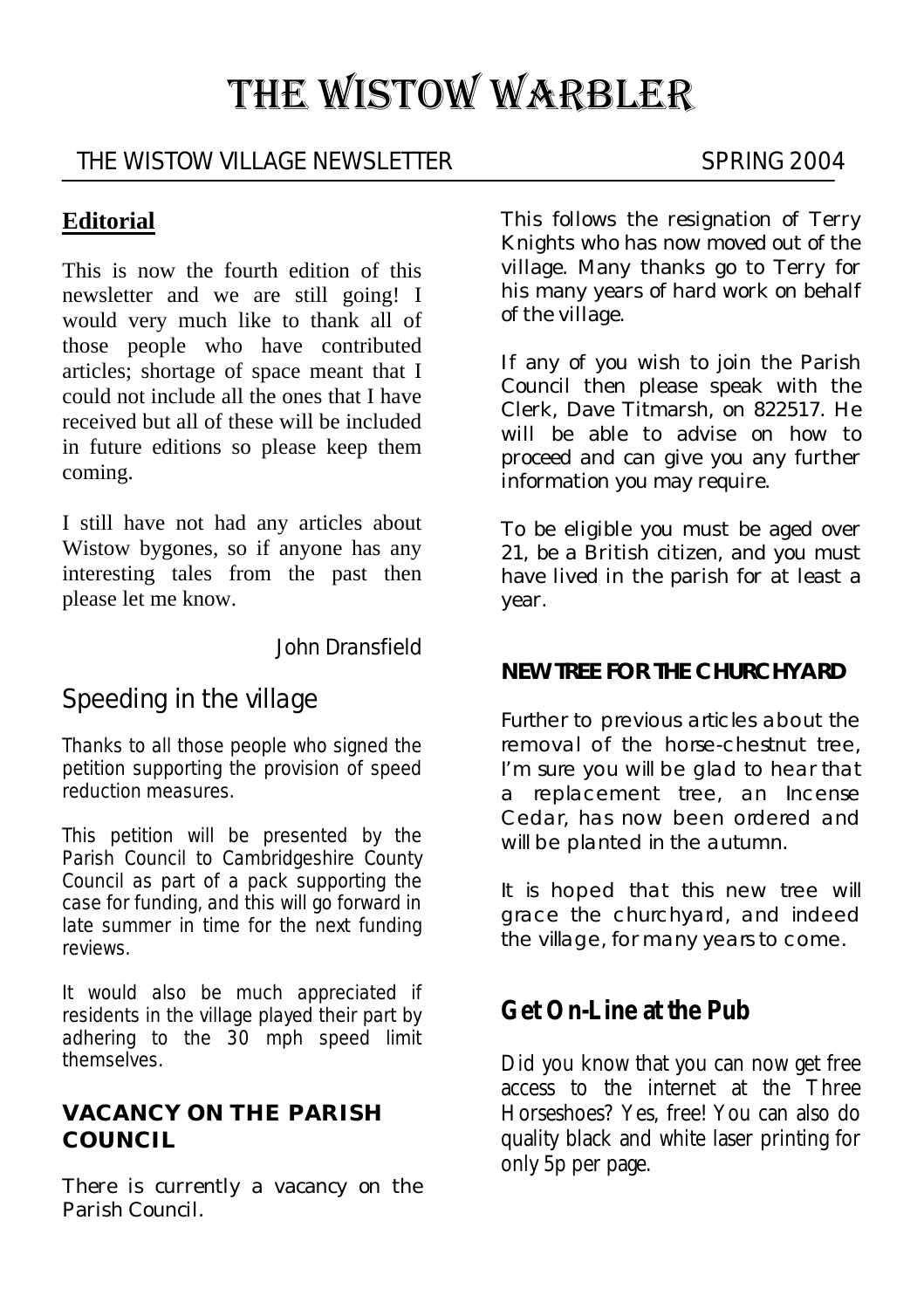So why not get down to the pub to surf the net and have a pint at the same time.

#### **VANDALISM AT THE PLAYING FIELDS**

It is with great sadness that we have to report a recent incident whereby broken glass was strewn down the slide in the playground.

This mindless act could have resulted in serious injury to a child and we trust that this is an isolated incident that will not happen again. It would seem sensible for parents of young children to advise them to check the playground facilities before playing on them.

If any of you know who the perpetrators were, perhaps you could advise them of the potentially serious consequences that could have resulted.

#### **RAFFLE PRIZES WANTED!**

The annual Fun Weekend which is to be held in July, with the musical evening on Saturday the 10<sup>th</sup> and the sports day on Sunday 11<sup>th</sup>, needs raffle prizes! Raffles are held at both events and always provide a good contribution towards Village Hall funds.

So, if any of you generous souls would like to donate a prize, then please contact Denise Dransfield on 822936.

#### **WISTOW PARISH COUNCIL COMPLAINTS PROCEDURE**

If anyone has a complaint about the procedures or administration of the Parish Council then they should notify a councillor or the clerk who will then

attempt to resolve the complaint. If the complaint is not resolved at that point, the complaint should be put in writing to the clerk or, if preferred, to the chairman.

The clerk, or chairman, will initially attempt to resolve the complaint with the complainant. However, if the complaint is about the behaviour of the clerk or a councillor, then the person being complained about will be notified and given the opportunity to respond and suggest a resolution.

All complaints submitted in writing will be reported at the next meeting of the Parish Council, and the clerk will then notify the complainant of the date of the Parish Council meeting at which the complaint will be considered. The complainant will be given an opportunity to explain their complaint at that meeting if they wish.

Following the meeting the complainant will be informed of the council's decision and of any actions to be taken, and these will also be stated publicly and reported in the minutes of the meeting.

The only circumstance under which a complaint will be deferred beyond the next meeting of the Parish Council is when issues of law or practice are involved on which the council requires advice from a third party. In this case, the complaint will be dealt with at the first meeting following receipt of such advice.

Also bear in mind that the public have ten minutes at the start of every Parish Council meeting in which to raise complaints that they wish to have discussed at that meeting. A full list of meeting dates is posted on the notice board at the bus shelter.